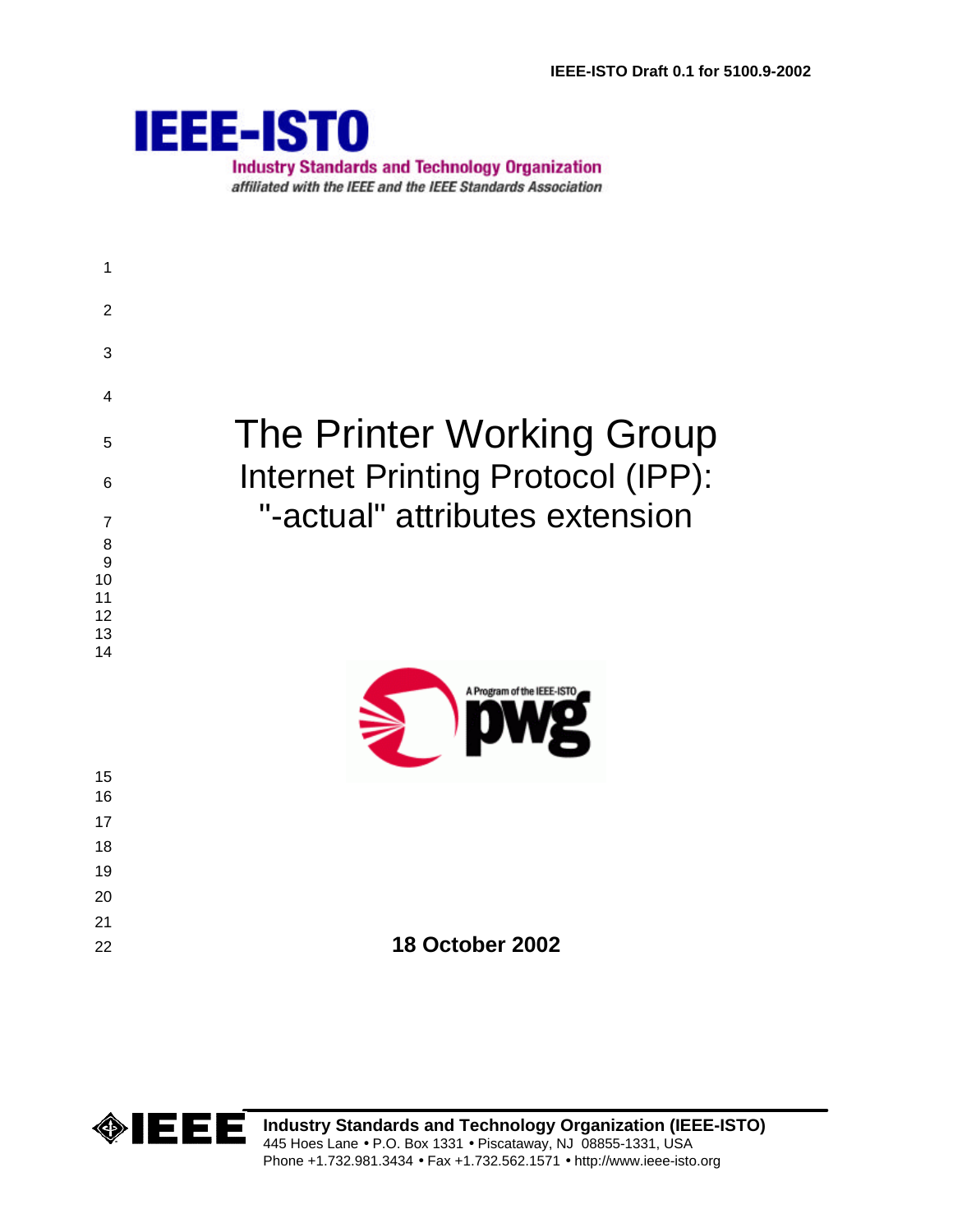| 23                               |                                                                                                                                                                                                                                                                                                                                                                                                                                                      |
|----------------------------------|------------------------------------------------------------------------------------------------------------------------------------------------------------------------------------------------------------------------------------------------------------------------------------------------------------------------------------------------------------------------------------------------------------------------------------------------------|
| 24                               |                                                                                                                                                                                                                                                                                                                                                                                                                                                      |
| 25                               |                                                                                                                                                                                                                                                                                                                                                                                                                                                      |
| 26                               |                                                                                                                                                                                                                                                                                                                                                                                                                                                      |
| 27                               |                                                                                                                                                                                                                                                                                                                                                                                                                                                      |
| 28                               | The Printer Working Group Standard for                                                                                                                                                                                                                                                                                                                                                                                                               |
| 29                               | Internet Printing Protocol (IPP):                                                                                                                                                                                                                                                                                                                                                                                                                    |
| 30                               | "-actual" attributes extension                                                                                                                                                                                                                                                                                                                                                                                                                       |
| 31                               |                                                                                                                                                                                                                                                                                                                                                                                                                                                      |
| 32                               |                                                                                                                                                                                                                                                                                                                                                                                                                                                      |
| 33                               |                                                                                                                                                                                                                                                                                                                                                                                                                                                      |
| 34                               |                                                                                                                                                                                                                                                                                                                                                                                                                                                      |
| 35                               |                                                                                                                                                                                                                                                                                                                                                                                                                                                      |
| 36                               |                                                                                                                                                                                                                                                                                                                                                                                                                                                      |
| 37<br>38<br>39<br>40<br>41<br>42 | Abstract: This document defines an extension to the Internet Printing Protocol/1.0 (IPP/1.0)<br>[RFC2566, RFC2565] & IPP/1.1 [RFC2911, RFC2910] for the OPTIONAL "-actual" set of Job<br>Description attributes that correspond to Job Template attributes defined in IPP. These "-actual"<br>attributes allow the client to determine the true results of a print job regardless of what was<br>specified in the Create-Job or Print-Job operation. |
| 43                               | This document is available electronically at:                                                                                                                                                                                                                                                                                                                                                                                                        |
| 44<br>45                         | ftp://ftp.pwg.org/pub/pwg/ipp/new_ACT/IPP-actual-attributes.pdf, .doc                                                                                                                                                                                                                                                                                                                                                                                |
| 46                               |                                                                                                                                                                                                                                                                                                                                                                                                                                                      |
| 47                               |                                                                                                                                                                                                                                                                                                                                                                                                                                                      |
| 48                               |                                                                                                                                                                                                                                                                                                                                                                                                                                                      |
|                                  |                                                                                                                                                                                                                                                                                                                                                                                                                                                      |

ii © 2002, IEEE Industry Standards and Technology Organization. All rights reserved. The IEEE-ISTO is affiliated with the IEEE and the IEEE Standards Association. IEEE-ISTO 5100.9 is a trademark of the IEEE-ISTO.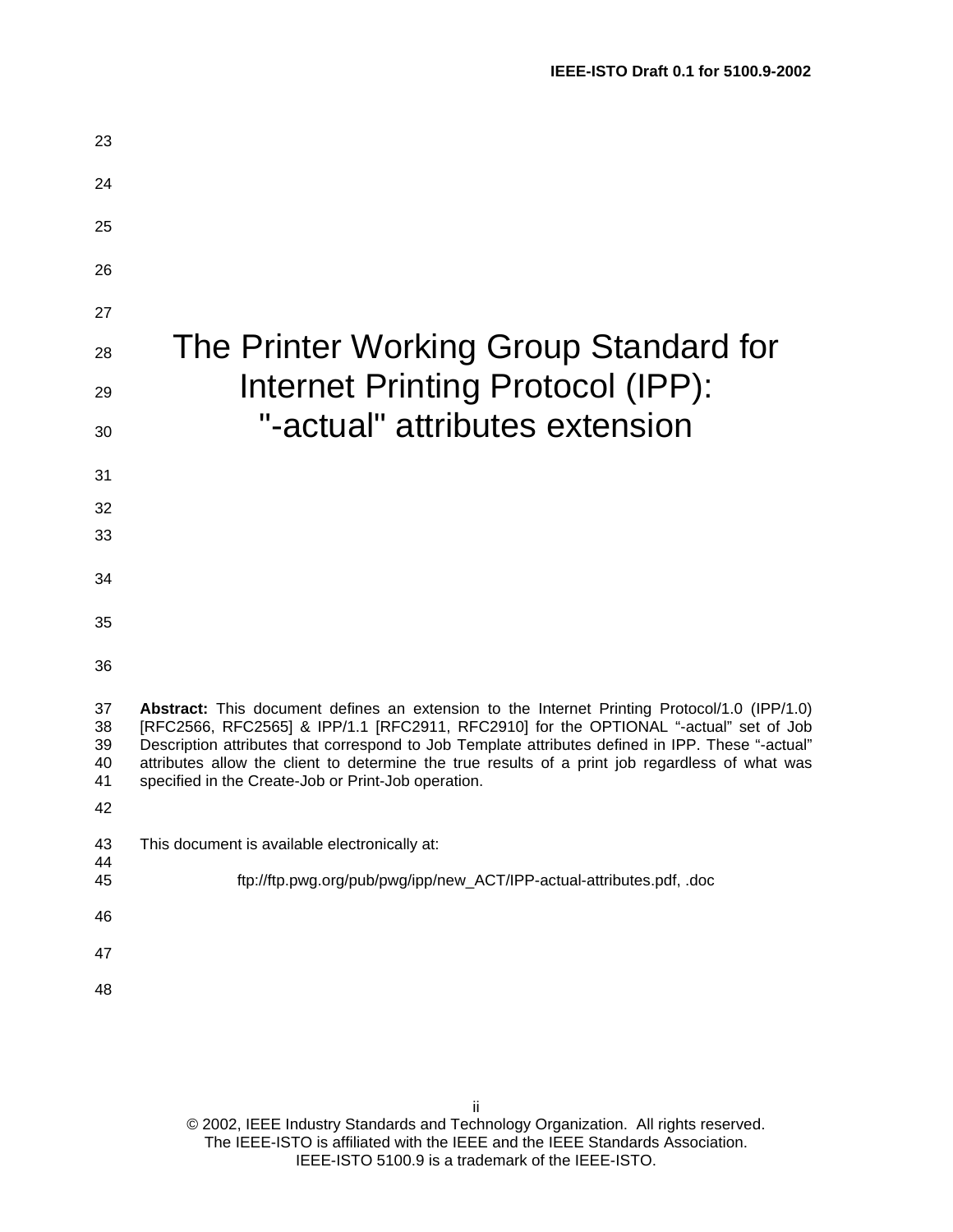### **Copyright (C) 2002, IEEE ISTO. All rights reserved.**

 This document may be copied and furnished to others, and derivative works that comment on, or otherwise explain it or assist in its implementation may be prepared, copied, published and distributed, in whole or in part, without restriction of any kind, provided that the above copyright notice, this paragraph and the title of the Document as referenced below are included on all such copies and derivative works. However, this document itself may not be modified in any way, such as by removing the copyright notice or references to the IEEE-ISTO and the Printer Working Group, a program of the IEEE-ISTO.

 Title: The Printer Working Group – Internet Printing Protocol (IPP): "-actual" attributes extension

 The IEEE-ISTO and the Printer Working Group DISCLAIM ANY AND ALL WARRANTIES, WHETHER EXPRESS OR IMPLIED INCLUDING (WITHOUT LIMITATION) ANY IMPLIED WARRANTIES OF MERCHANTABILITY OR FITNESS FOR A PARTICULAR PURPOSE.

 The Printer Working Group, a program of the IEEE-ISTO, reserves the right to make changes to the document without further notice. The document may be updated, replaced or made obsolete by other documents at any time.

The IEEE-ISTO takes no position regarding the validity or scope of any intellectual property or

other rights that might be claimed to pertain to the implementation or use of the technology

 described in this document or the extent to which any license under such rights might or might not be available; neither does it represent that it has made any effort to identify any such rights.

 The IEEE-ISTO invites any interested party to bring to its attention any copyrights, patents, or patent applications, or other proprietary rights which may cover technology that may be required to implement the contents of this document. The IEEE-ISTO and its programs shall not be responsible for identifying patents for which a license may be required by a document and/or IEEE-ISTO Industry Group Standard or for conducting inquiries into the legal validity or scope of those patents that are brought to its attention. Inquiries may be submitted to the IEEE-ISTO by e-mail at:

#### 75 ieee-isto@ieee.org.

 The Printer Working Group acknowledges that the IEEE-ISTO (acting itself or through its designees) is, and shall at all times, be the sole entity that may authorize the use of certification marks, trademarks, or other special designations to indicate compliance with these materials.

 Use of this document is wholly voluntary. The existence of this document does not imply that there are no other ways to produce, test, measure, purchase, market, or provide other goods and

services related to its scope.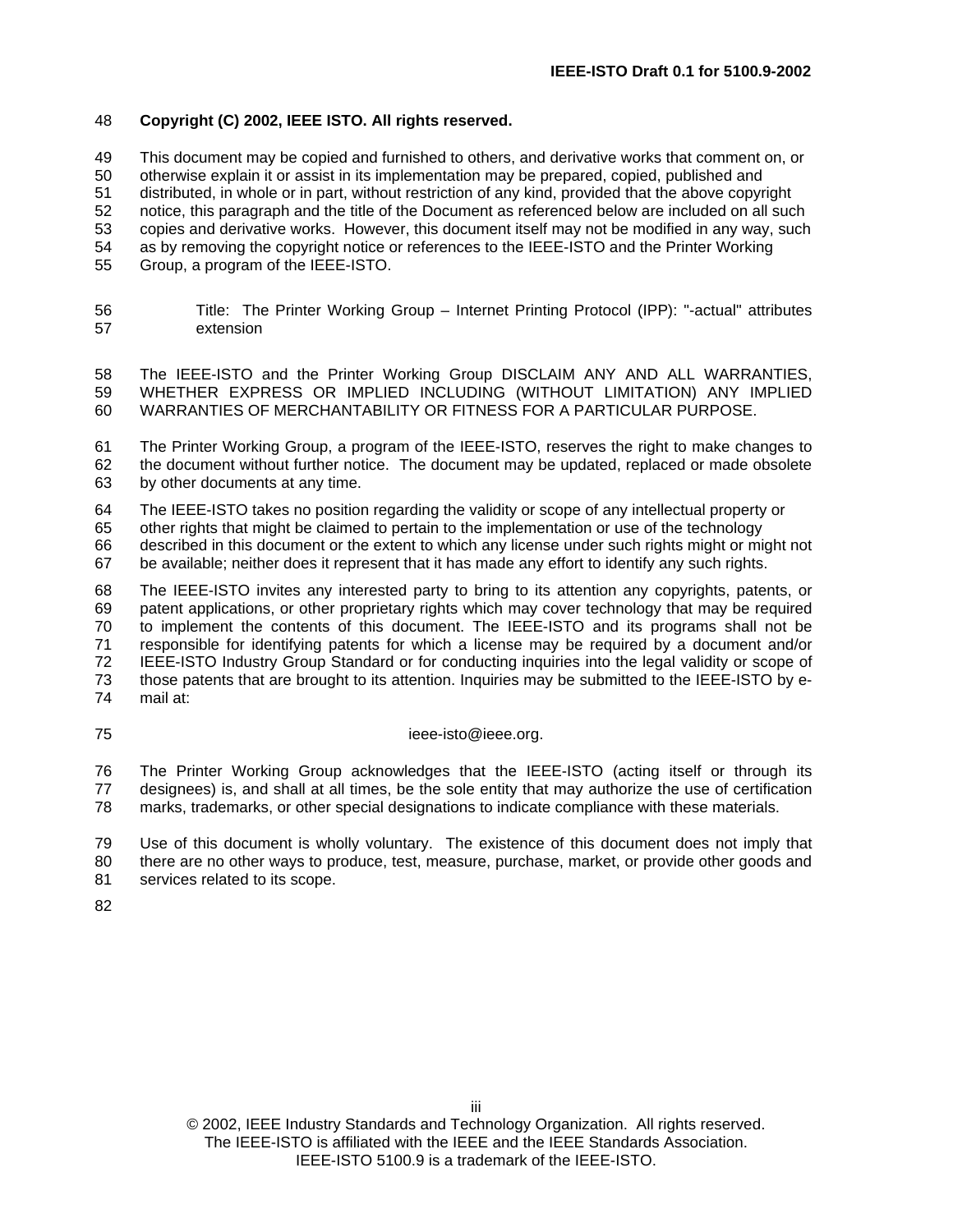### **About the IEEE-ISTO**

 The IEEE-ISTO is a not-for-profit corporation offering industry groups an innovative and flexible operational forum and support services. The IEEE-ISTO provides a forum not only to develop standards, but also to facilitate activities that support the implementation and acceptance of 87 standards in the marketplace. The organization is affiliated with the IEEE (http://www.ieee.org/) 88 and the IEEE Standards Association (http://standards.ieee.org/).

 For additional information regarding the IEEE-ISTO and its industry programs visit http://www.ieee-isto.org.

- 
- 

### **About the IEEE-ISTO PWG**

 The Printer Working Group (or PWG) is a Program of the IEEE Industry Standards and Technology Organization (ISTO) with member organizations including printer manufacturers, print server developers, operating system providers, network operating systems providers, network connectivity vendors, and print management application developers. The group is chartered to make printers and the applications and operating systems supporting them work together better. 100 All references to the PWG in this document implicitly mean "The Printer Working Group, a

Program of the IEEE ISTO." In order to meet this objective, the PWG will document the results of

their work as open standards that define print related protocols, interfaces, procedures and

conventions. Printer manufacturers and vendors of printer related software will benefit from the

interoperability provided by voluntary conformance to these standards.

In general, a PWG standard is a specification that is stable, well understood, and is technically

- competent, has multiple, independent and interoperable implementations with substantial
- operational experience, and enjoys significant public support.
- For additional information regarding the Printer Working Group visit: http://www.pwg.org
- 

### **Contact information:**

- IPP Web Page: http://www.pwg.org/ipp/
- IPP Mailing List: ipp@pwg.org
- To subscribe to the ipp mailing list, send the following email:
- 115 1) send it to majordomo@pwg.org
- 2) leave the subject line blank
- 117 3) put the following two lines in the message body:
- 118 subscribe ipp
- end
- Implementers of this specification are encouraged to join the IPP Mailing List in order to
- participate in any discussions of clarifications or review of registration proposals for additional
- names. Requests for additional media names, for inclusion in this specification, should be sent to
- 124 the IPP Mailing list for consideration.
- 

© 2002, IEEE Industry Standards and Technology Organization. All rights reserved. The IEEE-ISTO is affiliated with the IEEE and the IEEE Standards Association. IEEE-ISTO 5100.9 is a trademark of the IEEE-ISTO.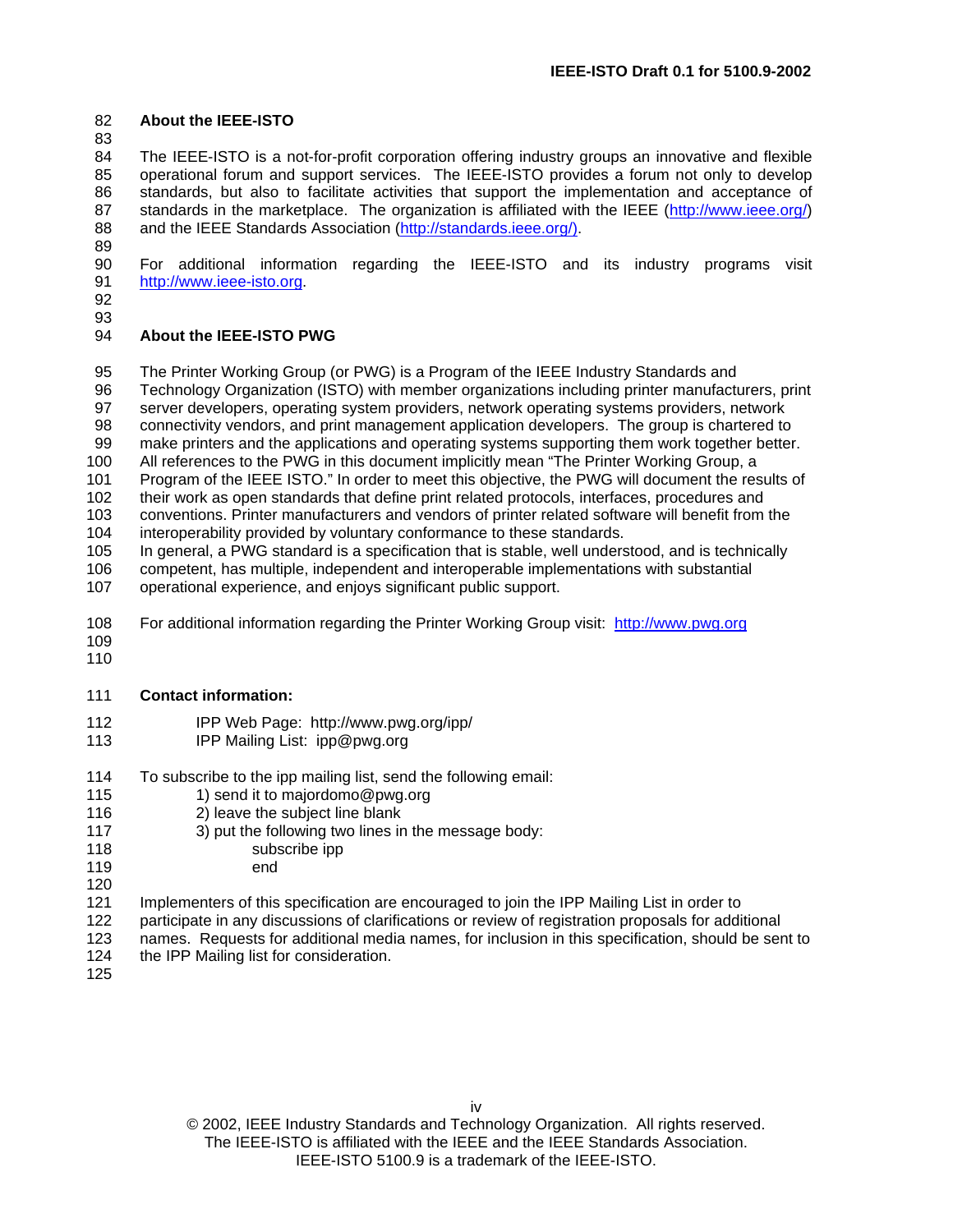#### **Contents** 125

| 126<br>127<br>128               |                | 12                                                                          |  |
|---------------------------------|----------------|-----------------------------------------------------------------------------|--|
| 129                             |                |                                                                             |  |
| 130<br>131<br>132               | 2              |                                                                             |  |
| 133<br>134<br>135<br>136<br>137 | 3              | 3.2 Relationship between "-actual" attributes and Job Template attributes 4 |  |
| 138                             | 4              |                                                                             |  |
| 139                             | 5              |                                                                             |  |
| 140                             | 6              |                                                                             |  |
| 141<br>142                      | $\overline{7}$ |                                                                             |  |

#### **Tables** 143

| 144 |  |
|-----|--|
| 145 |  |

146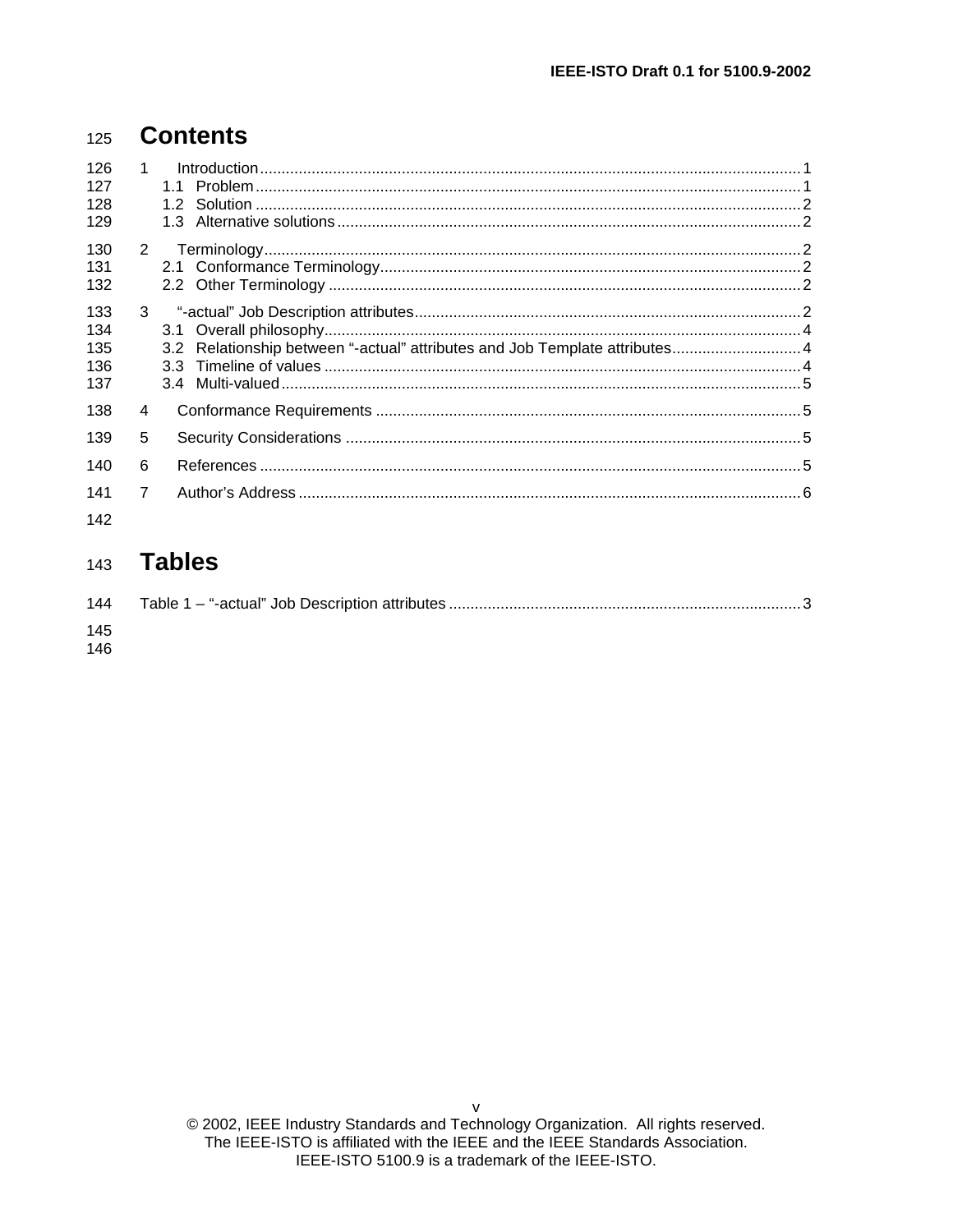© 2002, IEEE Industry Standards and Technology Organization. All rights reserved. The IEEE-ISTO is affiliated with the IEEE and the IEEE Standards Association. IEEE-ISTO 5100.9 is a trademark of the IEEE-ISTO.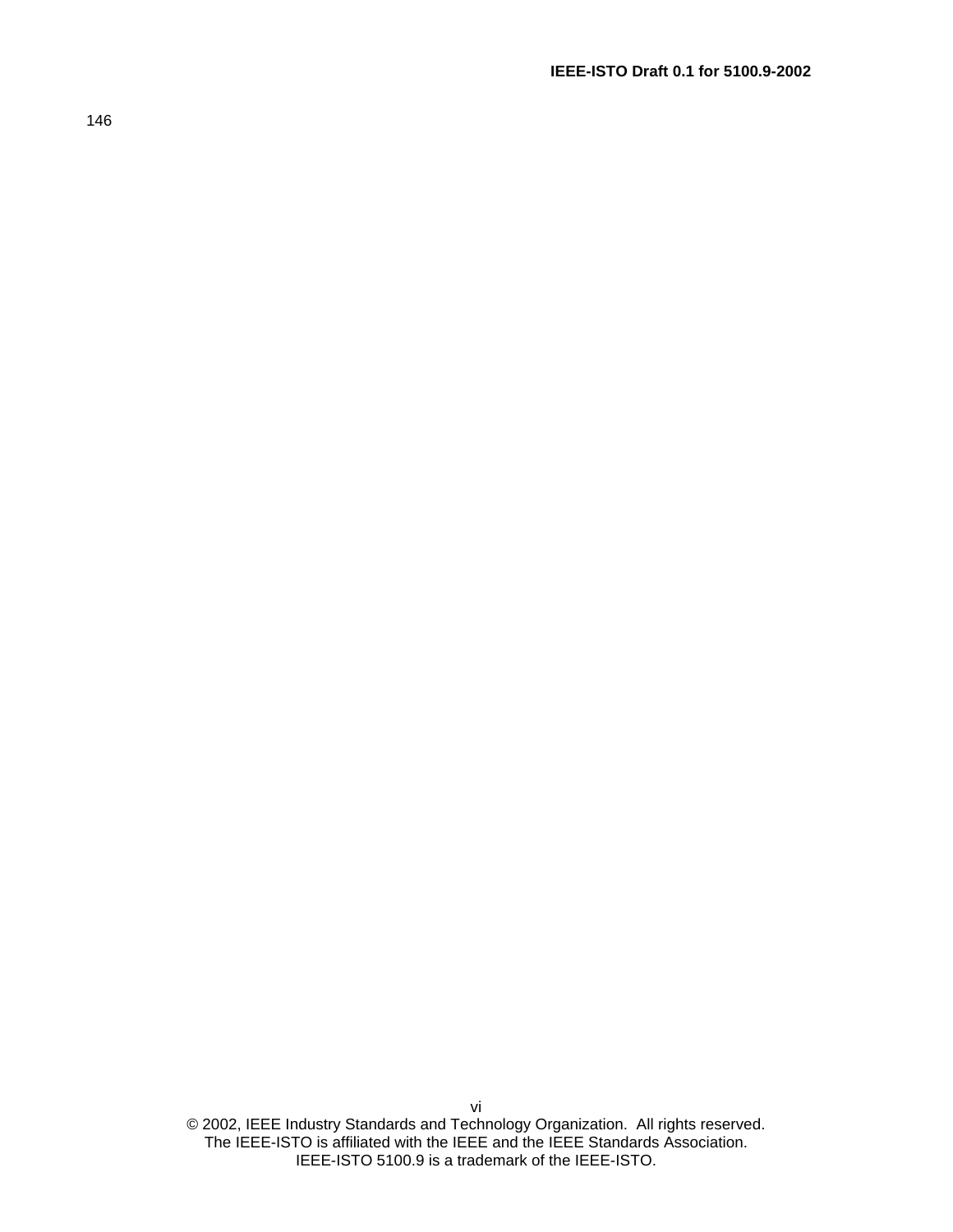# **1 Introduction**

 This document specifies an extension to the Internet Printing Protocol/1.0 (IPP) [RFC2565, RFC2566] and IPP/1.1 [RFC2910, RFC2911]. This extension consists of a set of OPTIONAL Job Description attributes that correspond to the set of Job Template attributes defined in IPP. Specifically, for each Job Template attribute, there is a corresponding "-actual" attribute that reports the value that was actually used in the processing of the job. As an example, along with the "copies" Job Template attribute would be the new "copies-actual" Job Description attribute, which would have a value corresponding to the actual number of copies of the job that were printed (or are going to print). These attributes permit an IPP Printer to report much more accurate status to a IPP client. These attributes ultimately allow the client to determine the true results of a print job regardless of what was specified in the Create-Job or Print-Job operation.

These new attributes are OPTIONAL for a Printer to support, and are OPTIONAL for a client to use.

### **1.1 Problem**

 In IPP/1.0 and IPP/1.1, it is possible for a client to request specific job processing behavior, through the use of the Job Template attributes. Some examples of Job Template attributes are "copies", "sides", and "media". The client specifies these attributes in the job creation operation—for example, the Print-Job operation. It is also possible to query the values of those Job Template attributes, using, for example, the Get-Job-Attributes operation. Note that the value returned in a query is always the same as the value that was specified on the job creation operation.

 It is also possible for a Printer to state, using the "pdl-override-supported" Printer Description attribute, whether the Printer will attempt to override any instructions in the PDL with the values given by the Job Template attributes. Imagine a job that was submitted with Job Template attribute "copies" set to 5, but the actual PDL contained in the job specified 3 copies. A Printer that supports PDL override (that is, returns a value of 'attempted' for the "pdl-override-supported" attribute) promises to attempt to print that job with 5 copies rather than 3.

 Putting the above facts together, there is a well-defined case where the client can request a number of copies through the "copies" attribute and be somewhat confident that the request will be honored.

However, in practice, this case is not necessarily the most prevalent.

 First, many clients either do not or cannot specify the instructions themselves. As an example, a client integrated into the Windows print subsystem must be either, in Windows terms, a print provider or a print monitor. Neither of these components in the print subsystem have GUIs set up for the user to provide processing behavior requests. Instead, in Windows, these requests are typically made through the print driver and therefore embedded in the PDL of the job.

 Similarly, many Printers do not support PDL override, possibly due to architecture constraints or limits based on the size of the Printer. For such Printers, a Job Template attribute value specified by the client does not necessarily have any correlation with the actual value used; for example, specifying a "copies" value of 3 has absolutely no effect on the number of copies produced.

- Also note that even when the Printer supports PDL override, it only promises to attempt to override. There is no guarantee that the requested value will end up being the "actual" value.
- Therefore, there is a need for a method to allow clients to find out what actually happened with a job: Did it actually print 5 copies?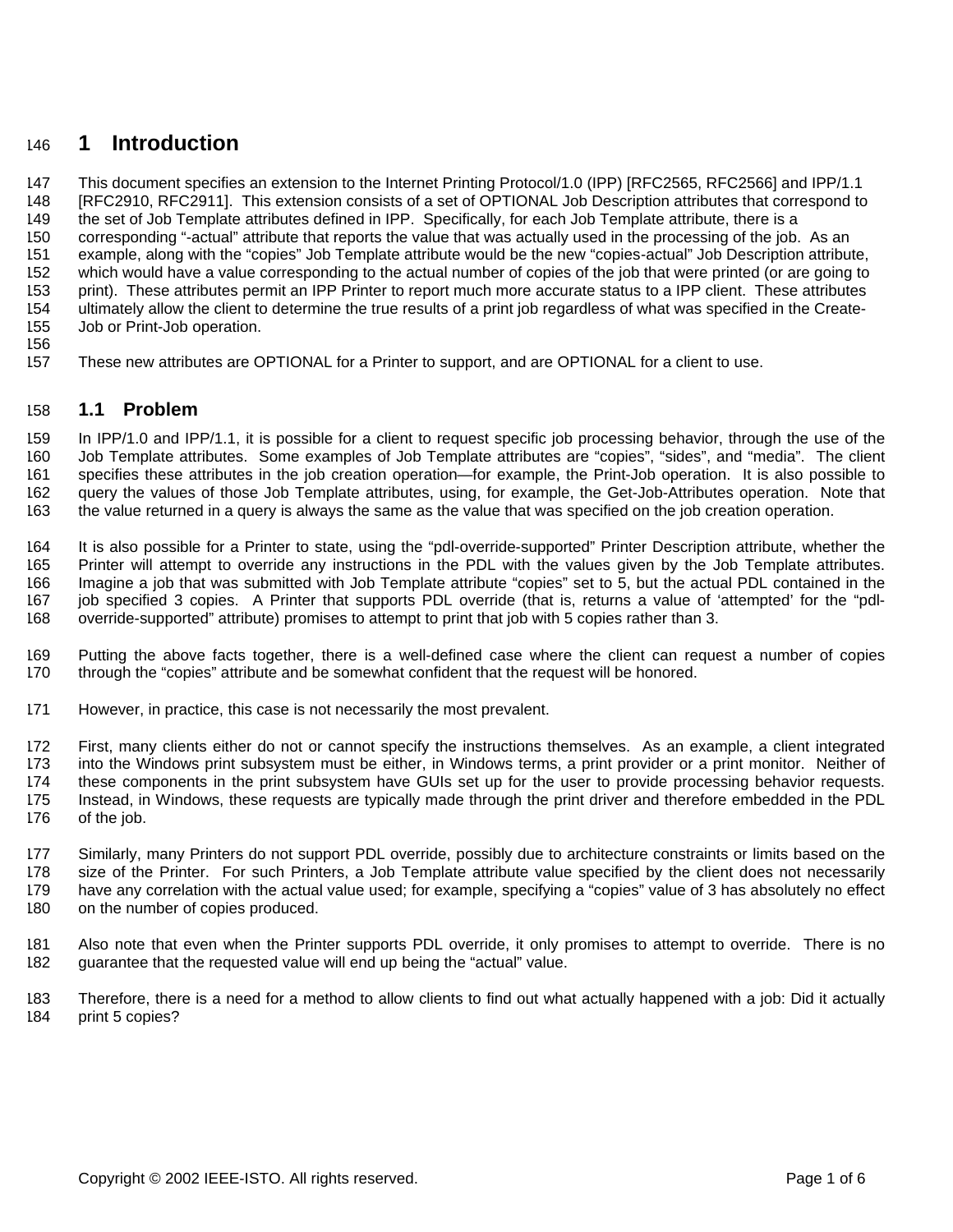### **1.2 Solution**

 The solution to this problem is to add a set of Job Description attributes to report these "what actually happened" values. There would be one such Job Description attribute for each Job Template attribute. This goes along with the already-existing concept that each Job Template attribute has a corresponding "-supported" and "-default" attribute; now there will also be a corresponding "-actual" attribute. These new attributes can be queried using existing operations to retrieve information on what actually happened, or what will actually happen, for a job.

### **1.3 Alternative solutions**

 There are a number of possible solutions to this problem. The solution discussed in this document is considered to be the one with the least impact on the overall architecture of IPP, creating the least churn on the model while providing full support to clients to discover the "actual" processing behavior.

 Many have remarked that what is being described here is essentially what is currently in the industry being termed a "Job Ticket". Adding full job ticket support to IPP would be beneficial and would solve this problem. However, this effort is expected to be complicated and result in a possibly significant update to the IPP architecture. Also, adding full job ticket support might be too costly for smaller IPP implementations. The solution described here, then, could be thought of as an inexpensive alternative to a full job ticket solution.

# **2 Terminology**

This section defines terminology used throughout this document.

### **2.1 Conformance Terminology**

 Capitalized terms, such as **MUST, MUST NOT, REQUIRED, SHOULD, SHOULD NOT, MAY, NEED NOT,** and **OPTIONAL**, have special meaning relating to conformance to this specification. These terms are defined in [RFC2911 section 13.1 on conformance terminology, most of which is taken from RFC 2119 [RFC2119]. Since support of this entire IPP extension specification is OPTIONAL for conformance to IPP/1.0 ([RFC2566], [RFC2565]) or IPP/1.1 ([RFC2911], [RFC2910]), the terms MUST, MUST NOT, REQUIRED, SHOULD, SHOULD NOT, MAY, NEED NOT, and OPTIONAL apply *if and only if the extension specification in this document is implemented.* Thus a feature labeled as REQUIRED in this document is not REQUIRED if implementing the basic IPP/1.1 protocol defined by [RFC2911] and [RFC2910].

### **2.2 Other Terminology**

 This glossary defines certain terms used in this specification which may not be generally familiar or which may be used with very specific meaning. These definitions are not intended to be absolute but do reflect the use of the terms within this specification.

 **IETF** Internet Engineering Task Force**.** A volunteer group that develops and approves standards that are relative to 216 the Internet.

**ISO** International Organization for Standardization.

# **3 "-actual" Job Description attributes**

 For each Job Template attribute defined in the IPP Model [RFC2566, RFC2911], or defined in any IPP extension document, a new Job Description attribute is defined. This new attribute will be referred to as an "-actual" attribute,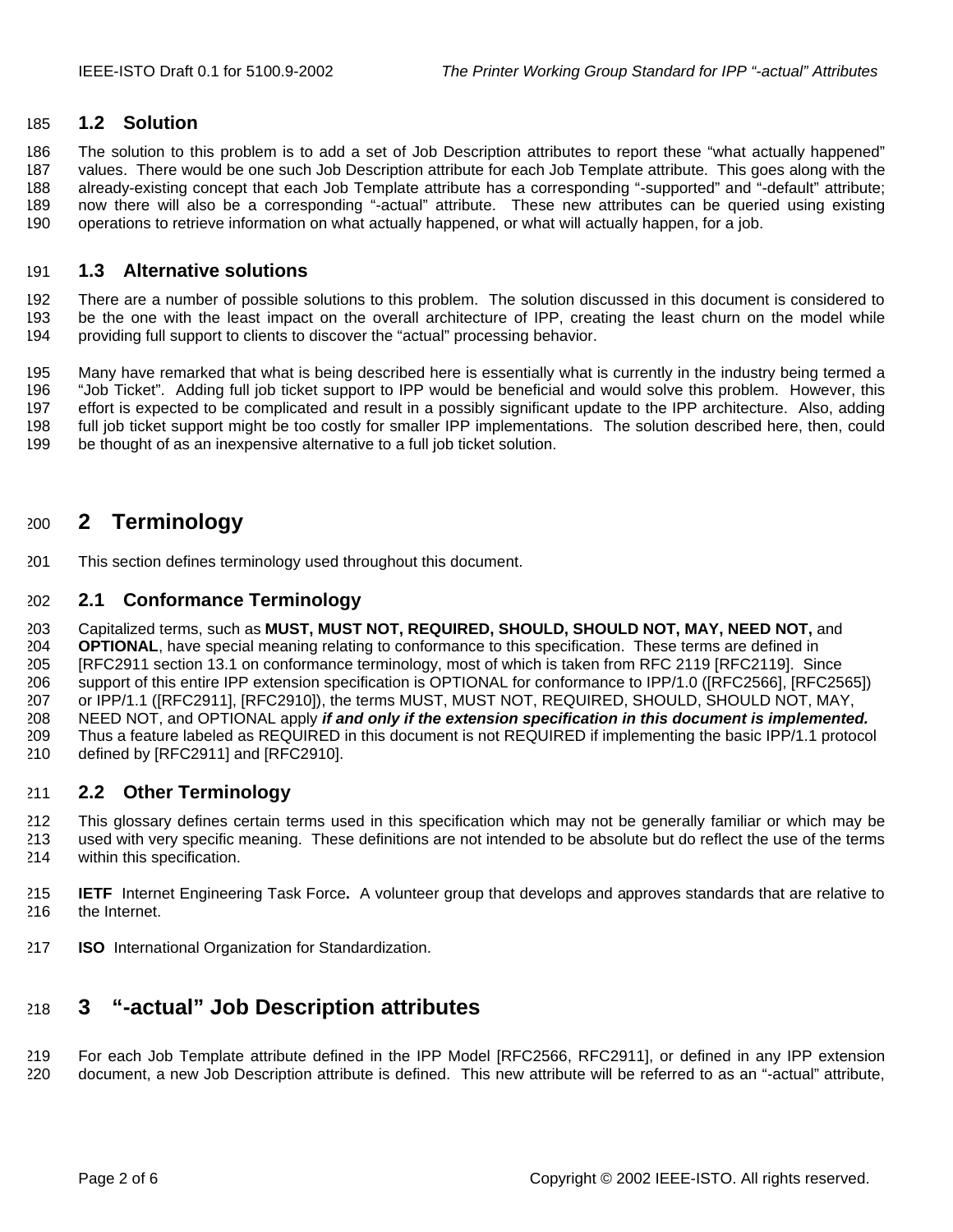- 221 since the name of such attributes is found by taking the name of the Job Template attribute and appending "-actual". 222 For example, the "copies" Job Template attribute has a new corresponding "copies-actual" Job Description attribute.
- 
- 223 These new attributes are OPTIONAL for a Printer to support, and are OPTIONAL for a client to use.
- 224 Table 1 below lists the "-actual" Job Description attributes for all Job Template attributes in existence in approved IPP 225 standard documents as of the date of this document.

### 226 **Table 1 – "-actual" Job Description attributes**

| Job Template Attribute                             | "-actual" Job Description attribute                                 | Reference            |
|----------------------------------------------------|---------------------------------------------------------------------|----------------------|
| copies (integer(1:MAX))                            | copies-actual (1setOf integer(1:MAX))                               | [RFC2911] §4.2.5     |
| cover-back (collection)                            | cover-back-actual (1setOf (collection))                             | [PWG5100.3] §3.1     |
| cover-front (collection)                           | cover-front-actual (1setOf (collection))                            | [PWG5100.3] §3.1     |
| document-overrides (1setOf collection)             | document-overrides-actual (1setOf collection)                       | [PWG5100.4] §5.1     |
| finishings (1setOf (type2 enum))                   | finishings-actual (1setOf (type2 enum))                             | [RFC2911] §4.2.6 and |
|                                                    |                                                                     | [PWG5100.1] §2       |
| finishings-col (collection)                        | finishings-col-actual (1setOf (collection))                         | [PWG5100.3] §3.2     |
| force-front-side (1setOf integer(1:MAX))           | force-front-side-actual (1setOf (1setOf integer(1:MAX)))            | [PWG5100.3] §3.3     |
| imposition-template (type3 keyword   name(MAX))    | imposition-template-actual (1setOf (type3 keyword  <br>name(MAX)))  | [PWG5100.3] §3.4     |
| insert-sheet (collection)                          | insert-sheet-actual (1setOf (collection))                           | [PWG5100.3] §3.5     |
| job-account-id (name(MAX))                         | job-account-id-actual (1setOf (name(MAX)))                          | [PWG5100.3] §3.6     |
| job-accounting-user-id (name(MAX))                 | job-accounting-user-id-actual (1setOf (name(MAX)))                  | [PWG5100.3] §3.7     |
| job-accounting-sheets (collection)                 | job-accounting-sheets-actual (1setOf (collection))                  | [PWG5100.3] §3.8     |
| job-error-sheet (collection)                       | job-error-sheet-actual (1setOf (collection))                        | [PWG5100.3] §3.9     |
| job-hold-until (type3 keyword   name)              | job-hold-until-actual (1setOf (type3 keyword   name))               | [RFC2911] §4.2.2     |
| job-message-to-operator (text(MAX))                | job-message-to-operator-actual (1setOf (text(MAX)))                 | [PWG5100.3] §3.10    |
| job-priority (integer(1:100))                      | job-priority-actual (1setOf integer(1:100))                         | [RFC2911] §4.2.1     |
| job-sheets (type3 keyword   name)                  | job-sheets-actual (1setOf (type3 keyword   name))                   | [RFC2911] §4.2.3     |
| job-sheets-col (collection)                        | job-sheets-col-actual (1setOf (collection))                         | [PWG5100.3] §3.11    |
| job-sheet-message (text(MAX))                      | job-sheet-message-actual (1setOf (text(MAX)))                       | [PWG5100.3] §3.12    |
| media (type3 keyword   name(MAX))                  | media-actual (1setOf (type3 keyword   name(MAX)))                   | [RFC2911] §4.2.11    |
| media-col (collection)                             | media-col-actual (1setOf (collection))                              | [PWG5100.3] §3.13    |
| media-input-tray-check (type3 keyword   name(MAX)) | media-input-tray-check-actual (1setOf (type3 keyword<br>name(MAX))) | [PWG5100.3] §3.14    |
| multiple-document-handling (type2 keyword)         | multiple-document-handling-actual (1setOf (type2<br>keyword))       | [RFC2911] §4.2.4     |
| number-up (integer(1:MAX))                         | number-up-actual (1setOf integer(1:MAX))                            | [RFC2911] §4.2.9     |
| orientation-requested (type2 enum)                 | orientation-requested-actual (1setOf (type2 enum))                  | [RFC2911] §4.2.10    |
| output-bin (type2 keyword   name(MAX))             | output-bin-actual (1setOf (type2 keyword   name(MAX)))              | [PWG5100.2] §2.1     |
| page-delivery (type2 keyword)                      | page-delivery-actual (1setOf (type2 keyword))                       | [PWG5100.3] §3.15    |
| page-order-received (type2 keyword)                | page-order-received-actual (1setOf (type2 keyword))                 | [PWG5100.3] §3.16    |
| page-overrides (1setOf collection)                 | page-overrides-actual (1setOf collection)                           | [PWG5100.4] §5.2     |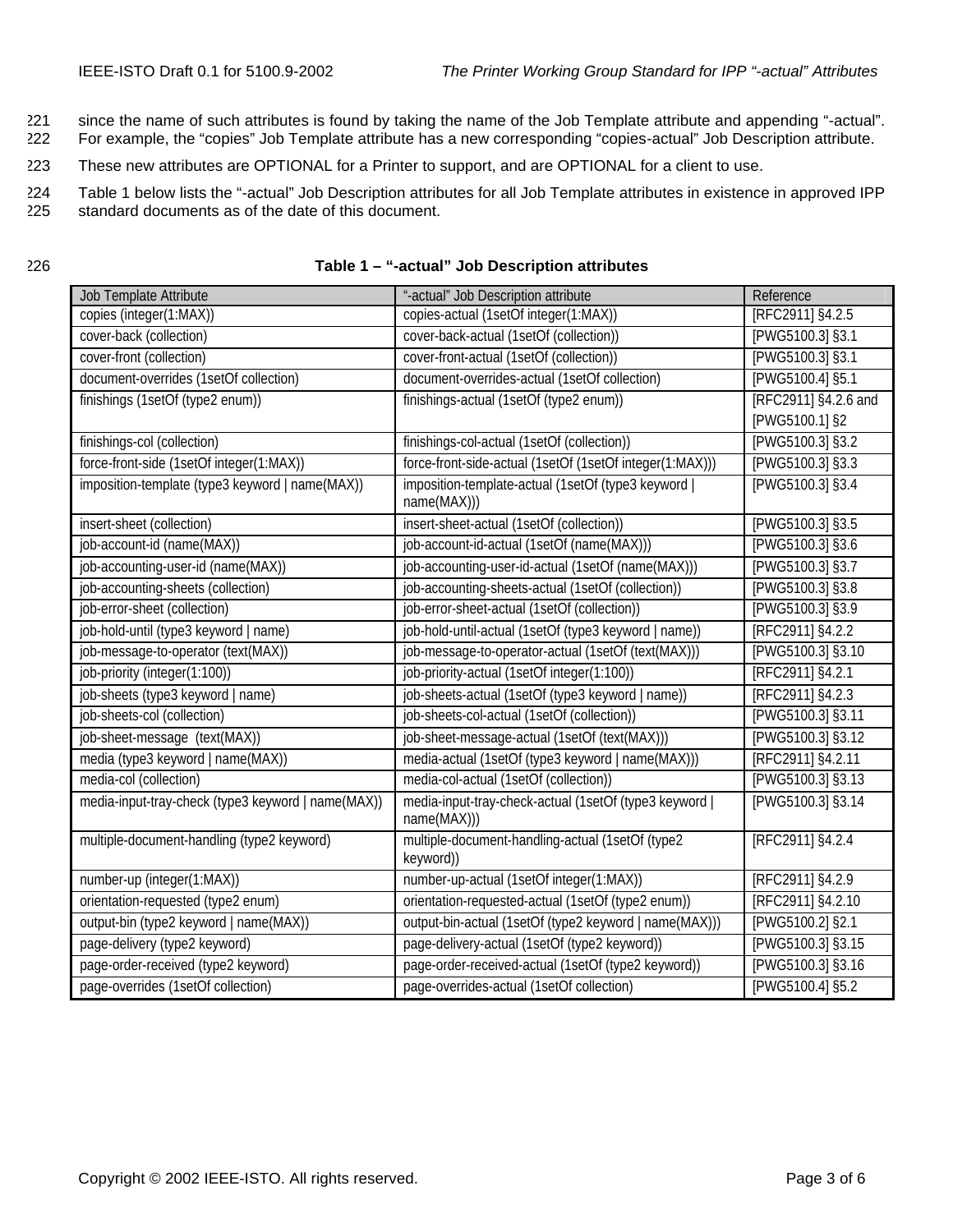| Job Template Attribute                           | "-actual" Job Description attribute                                 | Reference           |
|--------------------------------------------------|---------------------------------------------------------------------|---------------------|
| page-ranges (1setOf rangeOfInteger(1:MAX))       | page-ranges-actual (1setOf rangeOfInteger(1:MAX))                   | [RFC2911] §4.2.7    |
| pages-per-subset (1setOf integer)                | pages-per-subset-actual (1setOf integer)                            | [PWG5100.4] §5.3    |
| presentation-direction-number-up (type2 keyword) | presentation-direction-number-up-actual (1setOf (type2<br>keyword)) | [PWG5100.3] §3.17   |
| printer-quality (type2 enum)                     | printer-quality-actual (1setOf (type2 enum))                        | [RFC2911] §4.2.13   |
| printer-resolution (resolution)                  | printer-resolution-actual (1setOf resolution)                       | [RFC2911] §4.2.12   |
| separator-sheets (collection)                    | separator-sheets-actual (1setOf (collection))                       | [PWG5100.3] §3.18   |
| sheet-collate (type2 keyword)                    | sheet-collate-actual (1setOf (type2 keyword))                       | [RFC3381] §3.1      |
| sides (type2 keyword)                            | sides-actual (1setOf (type2 keyword))                               | [RFC2911] §4.2.8    |
| x-image-position (type2 keyword)                 | x-image-position-actual (1setOf (type2 keyword))                    | [PWG5100.3] §3.19.2 |
| x-image-shift (integer (MIN:MAX))                | x-image-shift-actual (1setOf (integer (MIN:MAX)))                   | [PWG5100.3] §3.19.3 |
| x-side1-image-shift (integer (MIN:MAX))          | x-side1-image-shift-actual (1setOf (integer (MIN:MAX)))             | [PWG5100.3] §3.19.4 |
| x-side2-image-shift (integer (MIN:MAX))          | x-side2-image-shift-actual (1setOf (integer (MIN:MAX)))             | [PWG5100.3] §3.19.5 |
| y-image-position (type2 keyword)                 | y-image-position-actual (1setOf (type2 keyword))                    | [PWG5100.3] §3.19.6 |
| y-image-shift (integer (MIN:MAX))                | y-image-shift-actual (1setOf (integer (MIN:MAX)))                   | [PWG5100.3] §3.19.7 |
| y-side1-image-shift (integer (MIN:MAX))          | y-side1-image-shift-actual (1setOf (integer (MIN:MAX)))             | [PWG5100.3] §3.19.8 |
| y-side2-image-shift (integer (MIN:MAX))          | y-side2-image-shift-actual (1setOf (integer (MIN:MAX)))             | [PWG5100.3] §3.19.9 |

## 227 **3.1 Overall philosophy**

 These attributes are to be set on a "best effort" basis by the Printer. It cannot be expected that a Printer that can return a value for some "-actual" attribute will always return a value for that attribute. Also, a Printer does not guarantee the accuracy of the value until the job has moved to a completion state (job-state is 'completed', 'canceled', or 'aborted').

 In the same vein, a client SHOULD be robust in its use of these attributes, being able to handle both when the attribute is unknown and when the attribute changes value. For example, the client might query for job attributes and present the status string "Printed page 2 of 4, Copy 3" since the "copies-actual" attribute was returned as 'unknown'. 235 Then, the very next query it makes might have a "copies-actual" attribute since the Printer has just determined the value, so the next status string presented might be "Printed page 3 of 4, Copy 3 of 6".

## 237 **3.2 Relationship between "-actual" attributes and Job Template attributes**

 A very important point about the new "-actual" attributes is that support for them is not in any way tied to the support for the corresponding Job Template attributes. For example, a Printer that does not support PDL override will not support the "copies" Job Template attribute either. However, that same Printer SHOULD support the "copies-actual" 241 attribute if the Printer knows how many copies printed for a job.

242 Similarly, the "-actual" attribute's existence is not in any way tied to the existence of the Job Template attribute on the 243 job creation request. Whether or not a number of copies was requested, the Printer SHOULD report on how many

244 copies actually printed if the value is known.

## 245 **3.3 Timeline of values**

246 As with all Job Description attributes, if the value of a supported "-actual" attribute is not yet known for a job, it MUST 247 be returned with the out-of-band 'unknown' value in any query.

 The value of an "-actual" attribute can change during the processing of a job. The most obvious possible change is from 'unknown' to an actual value, but other possibilities exist as well. For example, a Printer might be planning on printing 5 copies of a job, but due to some error or to the job being canceled, the job might only print 3 copies. In this case, the "copies-actual" value would start at 5, then change to 3 at the point the Printer determines the final copy count will be 3.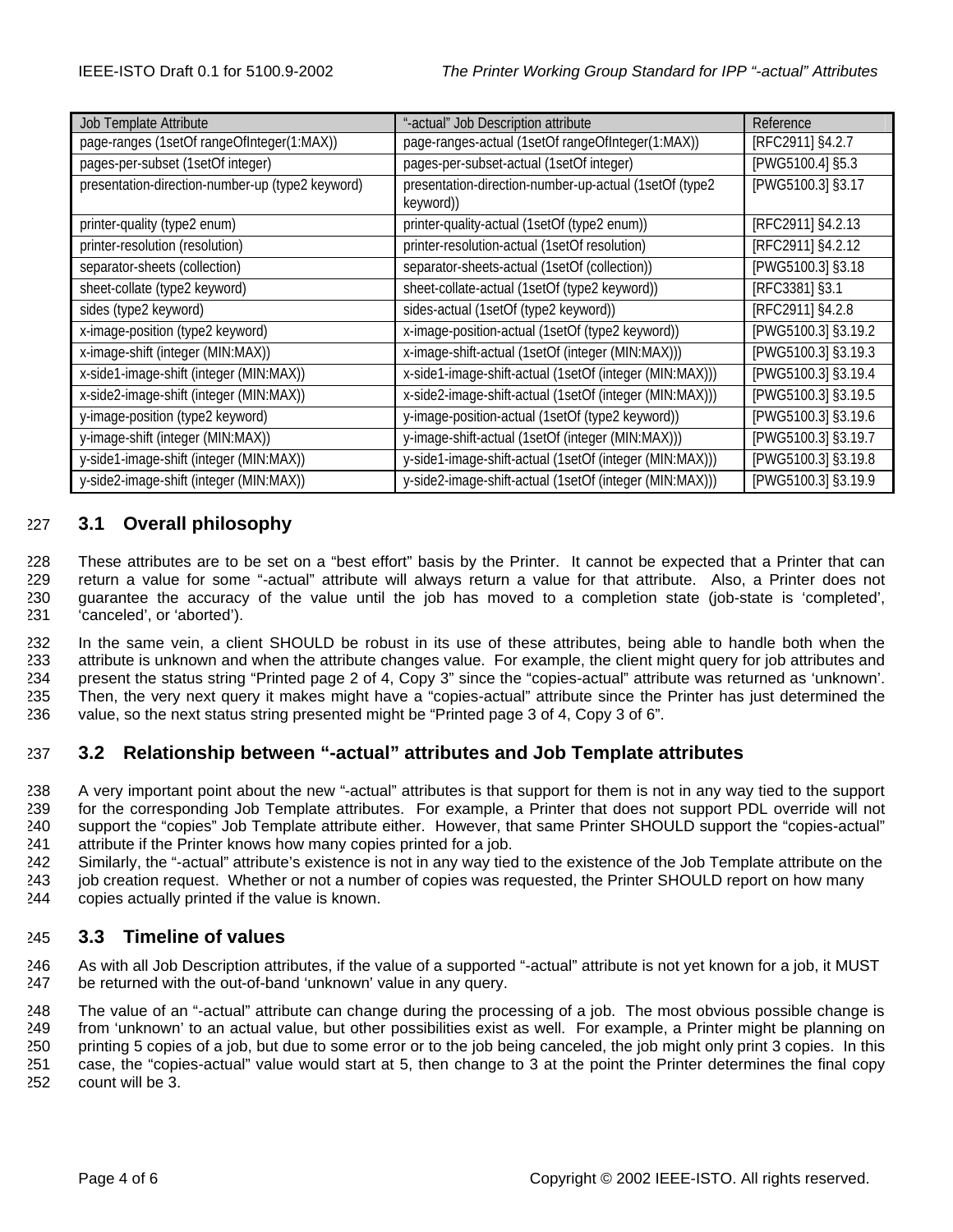- If a Printer supports PDL override, it SHOULD initialize the "-actual" attribute's value to be the value that was requested for the associated Job Template attribute on the job creation operation.
- In any case, a Printer MUST NOT return a value that it does not believe is the correct value; that is, even though the Printer can change the value later, it should never "guess" at the value.

### **3.4 Multi-valued**

 All "-actual" attributes are multi-valued. If a certain attribute has more than one value for a job, such as a job that prints partly simplex and partly duplex, the Printer SHOULD include all values, in the order they were used.

# **4 Conformance Requirements**

 Any support for the "-actual" attributes is OPTIONAL for both Printers and clients, and any subset of the attributes can be supported.

# **5 Security Considerations**

This specification will have no impact on the security burden of or potential threats to the importing system.

## **6 References**

 [PWG5100.1] Hastings, T., and D. Fullman, "Internet Printing Protocol (IPP): "finishings" attribute value extension", <work in progress>.

[PWG5100.2]

- Hastings, T., and R. Bergman, "Internet Printing Protocol (IPP): output-bin attribute extension", <work in progress>.
- [PWG5100.3]
- Ocke, K., and T. Hastings, "Internet Printing Protocol (IPP): Production Printing Attributes Set 1", <work in progress>.

[PWG5100.4]

 Herriot, R., and K. Ocke, "Internet Printing Protocol (IPP): Override Attributes for Documents and Pages", <work in progress>.

#### [RFC2565]

 Herriot, R., Butler, S., Moore, P. and R. Turner, "Internet Printing Protocol/1.0: Encoding and Transport", RFC 2565, April 1999.

[RFC2566]

 deBry, R., Hastings, T., Herriot, R., Isaacson, S. and P. Powell, "Internet Printing Protocol/1.0: Model and Semantics", RFC 2566, April 1999.